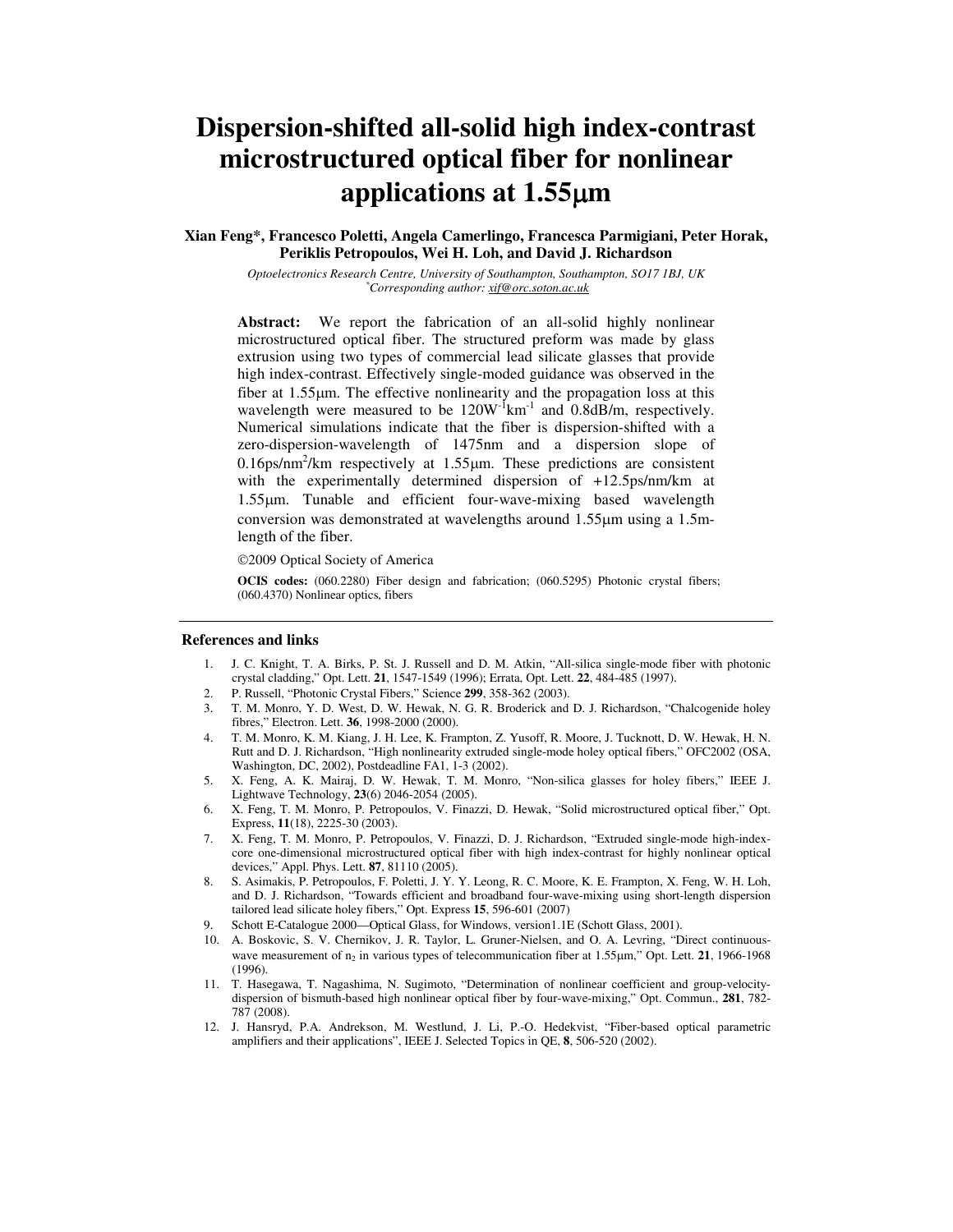13. T. Torounidis, M. Karlsson, P.A. Andrekson, "Fiber optical parametric amplifier pulse source: theory and experiments," IEEE J. Lightwave Technology, **23**, 4067-4073 (2005).

## **1. Introduction**

Over the last few years intensive work on microstructured optical fiber (MOFs) has looked to exploit the combination of the wavelength-scale features that can be achieved in the microstructured cladding and the large index-contrasts possible between the background material and the material(s) in the microstructured regions. These features provide the opportunity for drastic tailoring of the dispersion profile of the fiber over a very broad wavelength range and allow for extremely high values of effective nonlinearity per unit length. Following pioneering work on silica MOFs [1,2], the field of high-index non-silica glass MOFs [3,4] has developed rapidly. Such fibers offer significant potential advantages over their silica counterparts, particularly in the area of highly nonlinear optical fibers, since high-index non-silica glasses, such as lead-silicate, tellurite and chalcogenide glasses, possess nonlinear indices of refraction  $n_2$  that can be 1-3 orders of magnitude higher than that of pure silica  $(2.5x10^{-20} \text{ m}^2/\text{W})$  [5]. This should allow the implementation of compact nonlinear devices based on meter-long scale highly nonlinear MOFs fabricated using non-silica glasses. Most commonly, the low-index microstructured features in MOFs are defined by air holes (hence the term holey fibers - HFs). However, it has been found that due to the steep viscosity curve of non-silica glasses, it can be challenging to fabricate a HF with a holey cladding that conforms to a specific design and to the required tolerances. Consequently the optical properties of many fabricated non-silica glass HFs show relatively large deviations from the initial design target [5]. One of the most straightforward solutions to overcome this drawback is to use high index-contrast all-solid MOF rather than HF designs since the refractive index structure defined in the preform is accurately preserved in the fiber drawing process [6,7]. In this work, we report the fabrication of a solid one-dimensional (1D) MOF with low loss, high nonlinearity and low dispersion at 1.55µm. Tunable four-wave-mixing (FWM) based nonlinear wavelength conversion within the 1.5µm regime is then demonstrated in a 1.5m length of this MOF.

## **2. Fabrication**



Fig. 1. (a) Viscosity curves of SF6 and LLF1 glasses; (b) schematic of forming preform with coaxial-ring structures by extrusion

Two thermally and chemically compatible commercial optical glasses, Schott SF6 and LLF1, were selected for making the solid MOF. The refractive indices of the two glasses at 1.53µm are 1.7644 and 1.5288, respectively [8]. There exists a high index-contrast of 0.2356 between these two types of glasses. As shown in the viscosity curves of these two glasses (see Fig.1(a)), there is a thermal mismatch between the two glasses for the fabrication procedures of preform extrusion and fiber drawing, which corresponds to the viscosity ranges of  $10^9$ - $10^7$ poise and  $10^{6.5}$ -10<sup>4</sup> poise respectively. However, in our fabrication attempts we found that it was possible to produce both high optical quality preforms and fibers despite this large thermal mismatch. We pursued a fiber design comprising a number of alternating high- and low-index coaxial rings, the thickness of which determines the optical properties of the fiber.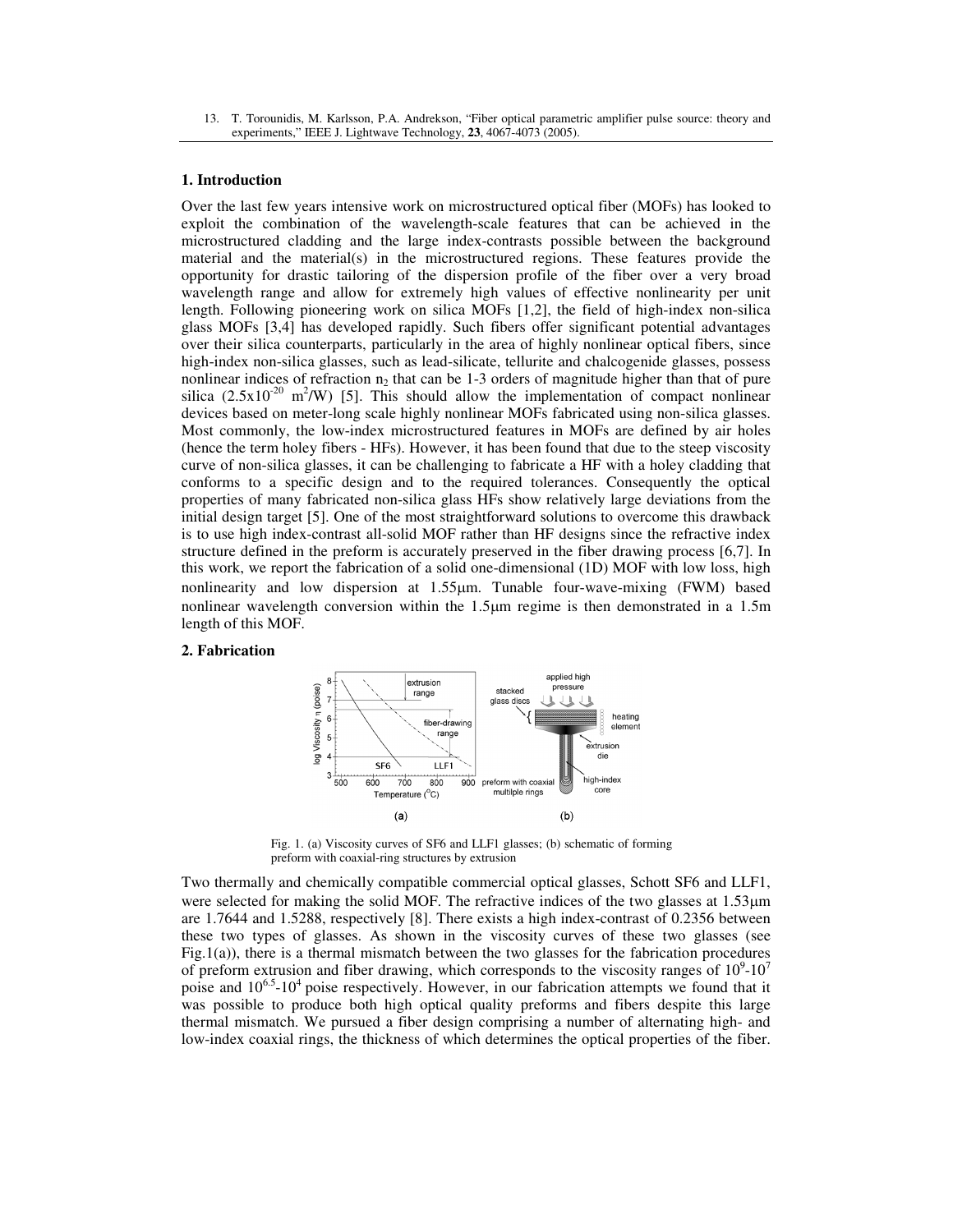The structured preform was fabricated by extruding alternately stacked high- and low-index glass discs through a circular aperture (see Fig.1(b)). Note that all the glass discs used within our extrusion process were of high optical quality with accurately and finely polished surfaces. The mechanism we exploit to form the multiple coaxial ring structure in the extruded preform is explained in Ref. [7].

Once produced the structured preform with an outer diameter (OD) of 10mm was next elongated to cane of 1.09mm diameter and then inserted into an extruded SF6 glass jacket tube with an OD of 15.80mm and 1.10mm inner diameter (ID). Fig.2(a) shows the scanning electron microscopy (SEM) images of the MOF with 150µm OD drawn from such an assembled preform. The total yield of the fiber draw was  $\sim$ 100m. The fiber has a circular high-index SF6 core with a diameter of 3.7<sup>um</sup>. Note that on the SEM photos the microstructured regions formed by the high index glass have a higher brightness than those of the low-index glass, as explained elsewhere [6]. The high-index core is surrounded by alternating LLF1 and SF6 glass rings. The three low-index rings have a thickness of 1.1, 0.6 and 0.6µm respectively. The two high-index rings have a thickness of 0.4 and 0.3µm respectively. Fig.2(b) illustrates the profile of the refractive index of the 1D MOF, according to the structural parameters obtained from the SEM image.



Fig. 2. (a) SEM photographs and (b) index profile of the solid MOF with 3.7µm core diameter

Fig.3 compares the structures of the 1.09mm OD cane before drawing the fiber and the central microstructure around the core in the final fiber. Four rectangular frames between the cane and the fiber are also overimposed on the images to help the eye. Note that on the original cane there was a third high-index ring which merged with the outer jacket during the fiber draw. It is obvious that the structured claddings on the cane and the fiber are completely identical in terms of geometry, even though the features that have been achieved in the final fiber are on the micron-scale. This directly illustrates the fabrication advantages of using allsolid MOFs over air-filled HFs. The former can give far more predictable and reliable control of the microstructure within the final fiber. This is obviously critically important when fabricating a MOF requiring precisely defined microstructure parameters.



Fig. 3. Comparison between the structured cane (left) and the microstructured cladding in the final fiber (right)

### **3. Optical characterization of the 1D MOF**

Numerical simulations of the modal properties of the fiber conducted with a full vector Finite Element Method (FEM) modal solver, often used by our group in the simulations of microstructured fibers [8], and based on the measured structure predict that this MOF supports a few higher-order modes (HOMs) at 1.55µm. Confinement loss of all HOMs is however very high and effective single-mode guidance was observed from this 1D MOF at 1.55 $\mu$ m in practice (see bottom row of Fig.4(a)). Fig.4(a) also shows the simulated fundamental  $LP_{01}$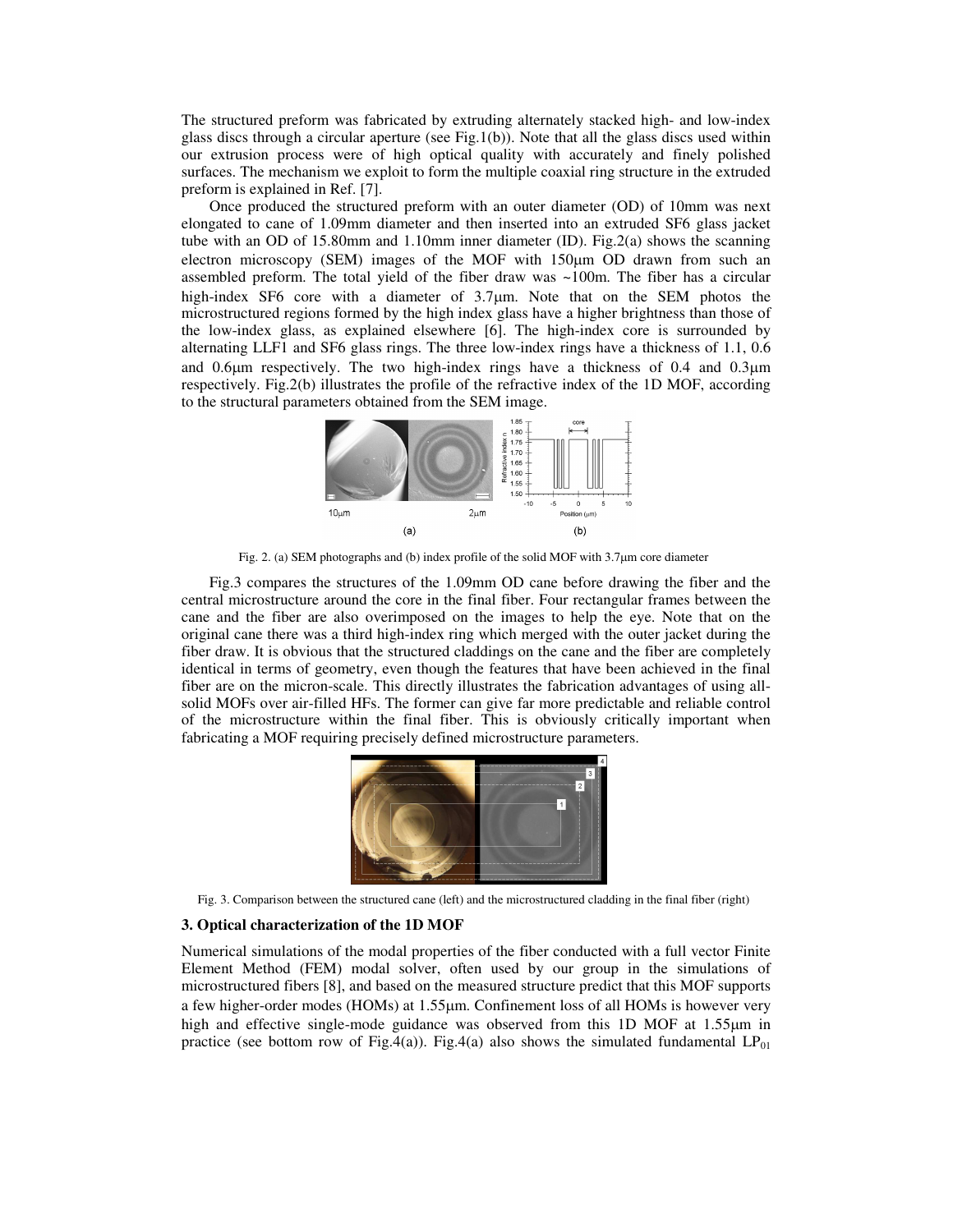mode. Using the cutback method, the propagation loss of the fabricated solid MOF was measured as 0.8±0.2dB/m at 1.55µm (see Fig.4(b)). The total cutback length used was 2.4m. This loss figure is very close to the bulk attenuation deduced from the published data of commercial Schott SF6 glass [9], and is also one of the lowest reported loss values so far for a non-silica glass MOF to the best of our knowledge. We attribute the excellent loss to the following: (1) the starting discs used for preform extrusion were finely polished to ensure a high optical quality and (2) the extrusion was optimized in terms of temperature and speed to minimize the formation of any defects in the structured preform. This is in contrast to the conventional soft-glass HF fabrication procedures which involve either extrusion [4] or drilling [5,6], which tend to produce significant surface roughness and/or surface defects in the original preforms that impact the interface quality in the final fibers and can give rise to relatively high attenuation due to light scattering at the interfaces between the glass and the air-filled holes.

The effective nonlinearity  $\gamma$  of the 1D MOF was measured as 120W<sup>-1</sup>km<sup>-1</sup> at 1.55 $\mu$ m using the Boskovic method  $[10]$ . This is  $\sim$  120 times higher than that of a standard single-mode silica optical fiber (SMF28). From the numerical modeling, the effective mode area  $A_{\text{eff}}$  of the 1D MOF was calculated to be  $6.7 \mu m^2$  at 1.55 $\mu$ m. Using the values of the nonlinear refractive indices  $n_2$  of the two glasses, the effective nonlinearity  $\gamma$  of the 1D MOF was calculated to be  $130W<sup>-1</sup>km<sup>-1</sup>$  at 1.55 µm, which agrees well with the measured value.



Fig. 4. (a) Simulated (upper) and observed (lower)  $LP_{01}$  mode of 1D MOF; (b) linear fitting of the transmitted power (on a log scale) from the output end of 1D MOF, using the cutback method; (c) calculated dispersion curve and measured dispersion (red cross point at 1.55 $\mu$ m) of 1D MOF with core diameter ( $d_{\text{core}}$ ) of 3.7 $\mu$ m, the dispersion curves of 1D MOF with core diameter of 5.0, 4.1 and 3.3µm, silica SMF28 fiber, and bulk SF6.

Using the FWM method [11], the dispersion of the 1D MOF at 1.55µm was measured to be +12.5ps/nm/km (see the marked cross symbol in Fig.4(c)). Using the SEM photo of the fiber (see Fig.2(a)), the dispersion curve of the fabricated 1D MOF was numerically calculated (see Fig.4(c), using the FEM and independently confirmed by a semi-analytic transfer matrix approach. The plot indicates that this 1D MOF is in practice a dispersionshifted fiber with a zero-dispersion-wavelength (ZDW) of 1475nm and a dispersion slope  $0.16$ ps/nm<sup>2</sup>/km at  $1.55$ µm, respectively. This is in good agreement with the measurement. For reference, the dispersion curve of the commercial silica fiber SMF28 is also illustrated in Fig.4(c). At 1.55µm the dispersion values of the MOF and silica SMF28 are very close, even though the effective nonlinearity of the MOF is 120 times higher than that of SMF28. A few meters of this 1D MOF can therefore exhibit a total nonlinearity equal to that of several hundreds of meters of SMF28 whilst exhibiting much less net dispersion − an important property for many nonlinear applications such as FWM. Fig.4(c) also illustrates the material dispersion of the bulk SF6 glass, the calculated dispersion curves of the 1D MOFs with the core diameter of  $5.0\mu$ m,  $4.1\mu$ m and  $3.3\mu$ m using the same structured cane as the fabricated MOF. It can be seen that when reducing the geometrical dimensions, the wavelength-scale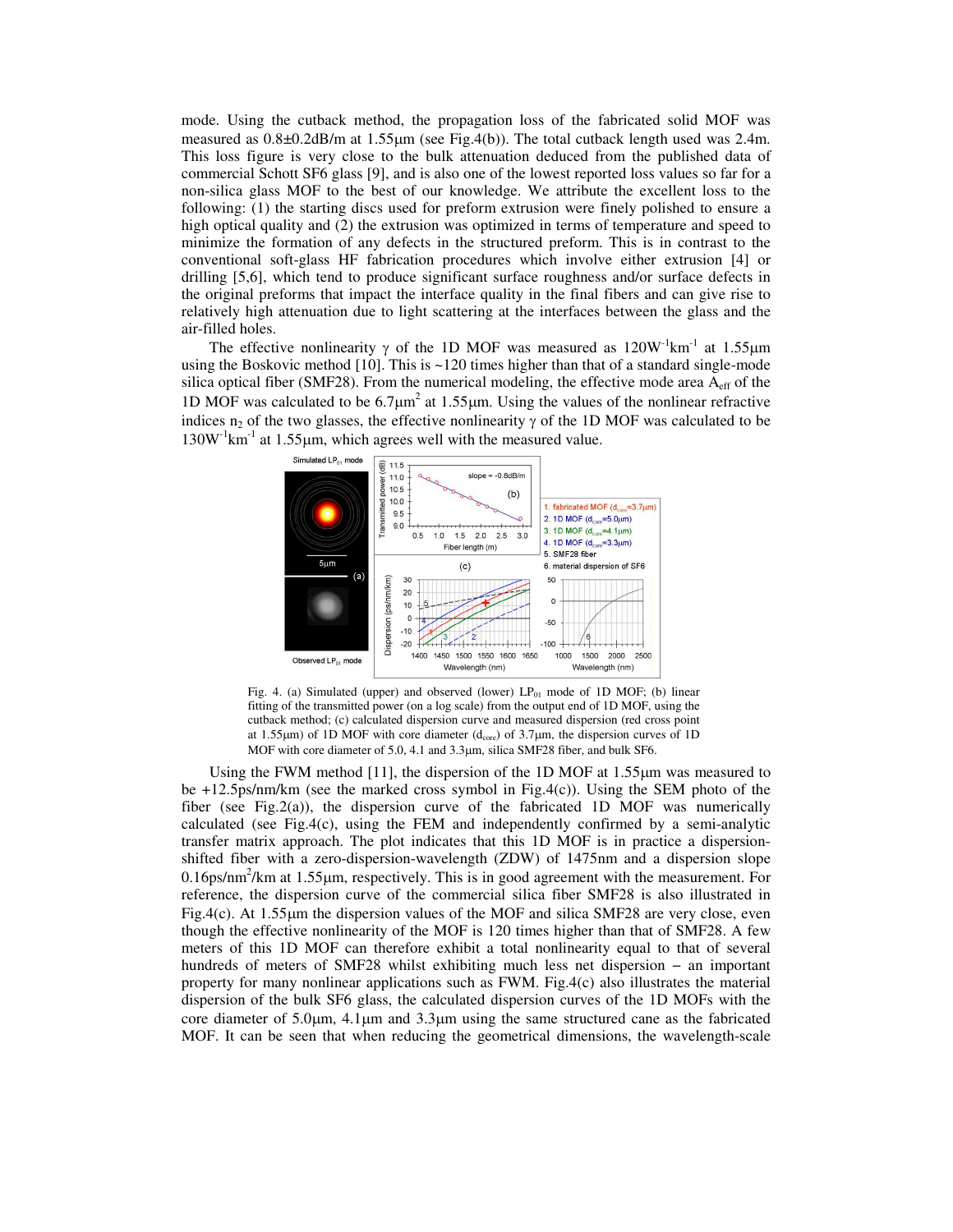feature in the microstructured cladding generates strong waveguide dispersion opposite in sign to the material dispersion of the core glass and then shifts the ZDW of the fiber to shorter wavelengths. The ZDW of the fiber shifts from  $1.57\mu m$  to  $1.44\mu m$  when the core diameter of the 1D MOF is scaled down from 5.0µm to 3.3µm.

## **4. Experimental demonstration of four-wave mixing**

One of the most important applications of a dispersion-tailored highly nonlinear fiber is for FWM-based nonlinear wavelength conversion. By combining a strong pump wave at angular frequency  $(\omega_p)$  with a signal at another frequency  $(\omega_s)$  in a highly nonlinear fiber, parametric gain can be achieved [12]. At the same time, a converted idler  $(\omega_i)$  will be generated at the frequency  $\omega_i = 2\omega_p - \omega_s$ . In order to obtain efficient and broadband FWM, a highly nonlinear fiber with a low dispersion, a low dispersion slope, and a short propagation length is required. For broadband FWM, phase matching conditions cannot be satisfied simultaneously at all wavelengths and thus the propagation distances are limited by the phase mismatch, that is, by the fiber dispersion. Nonlinear gain thus has to be sufficiently large over this limited distance, irrespective of the linear losses, which are only relevant over much longer lengths of the fiber. Here we use the product of  $\gamma L_{eff}$ , where  $L_{eff}$  is the effective length of the fiber ( $L_{eff}$ =[1-exp(- $\alpha^*$ L)]/ $\alpha$ ; L: the fiber length;  $\alpha$ : the fiber attenuation.) as the figure of merit to evaluate the nonlinear gain. The fabricate all-solid MOF provides a FOM of two orders of magnitude greater than the standard SMF28 fiber. Thus this 1D MOF is a suitable nonlinear medium for effective FWM at telecommunications wavelengths. Fig.5 illustrates the experimental setup for the demonstration of FWM-based wavelength conversion in this solid MOF. The pump wave was derived from a 10GHz mode-locked laser, which generated ~7ps full-width-halfmaximum (FWHM) pulses at 1545.5nm. The pulses were amplitude modulated according to a  $2^{31}$ -1 pseudorandom bit sequence (PRBS) using a lithium-niobate (LiNbO<sub>3</sub>) Mach-Zehnder modulator (MOD) and then amplified using a high power erbium-doped fiber amplifier (HP-EDFA). A bandpass filter (BPF) was employed to remove any undesired amplified spontaneous emission (ASE) noise resulting from the EDFA. A separate amplified and filtered CW signal generated from a tunable laser source operating across the C-band was used as the probe signal. Polarization controllers (PCs) were used to control the state of polarization of the two beams and to align them to the polarization axis of the 1D MOF. The pulsed pump was combined with the CW signal in a 90/10 coupler. The combined beam was free-space launched into a 1.5m length of MOF with a coupling efficiency of  $\sim$ 35%. Therefore, the average powers of the pump and the signal launched into the fiber were 24.5dBm and 3dBm respectively.



Fig. 5. Experimental setup of FWM-based wavelength conversion of a short-pulse source.

Fig.6(a) shows the measured spectral traces at the output of the fiber when the CW signal wave was tuned from 1542nm to 1530nm. The low loss, low dispersion and high nonlinearity per unit length of the MOF used in this experiment have allowed us to observe parametric wavelength conversion of the pump pulse over a wide range of wavelengths that span the upper part of the C-band, despite the pump wavelength sitting far away from the ZDW of the fiber. As illustrated in Fig.6(b), the power conversion efficiency of FWM  $(\eta_{FWM})$  here is defined as the ratio of the peak power of the converted pulsed idler wave  $(P_{\text{idle}})$  to the pulsed